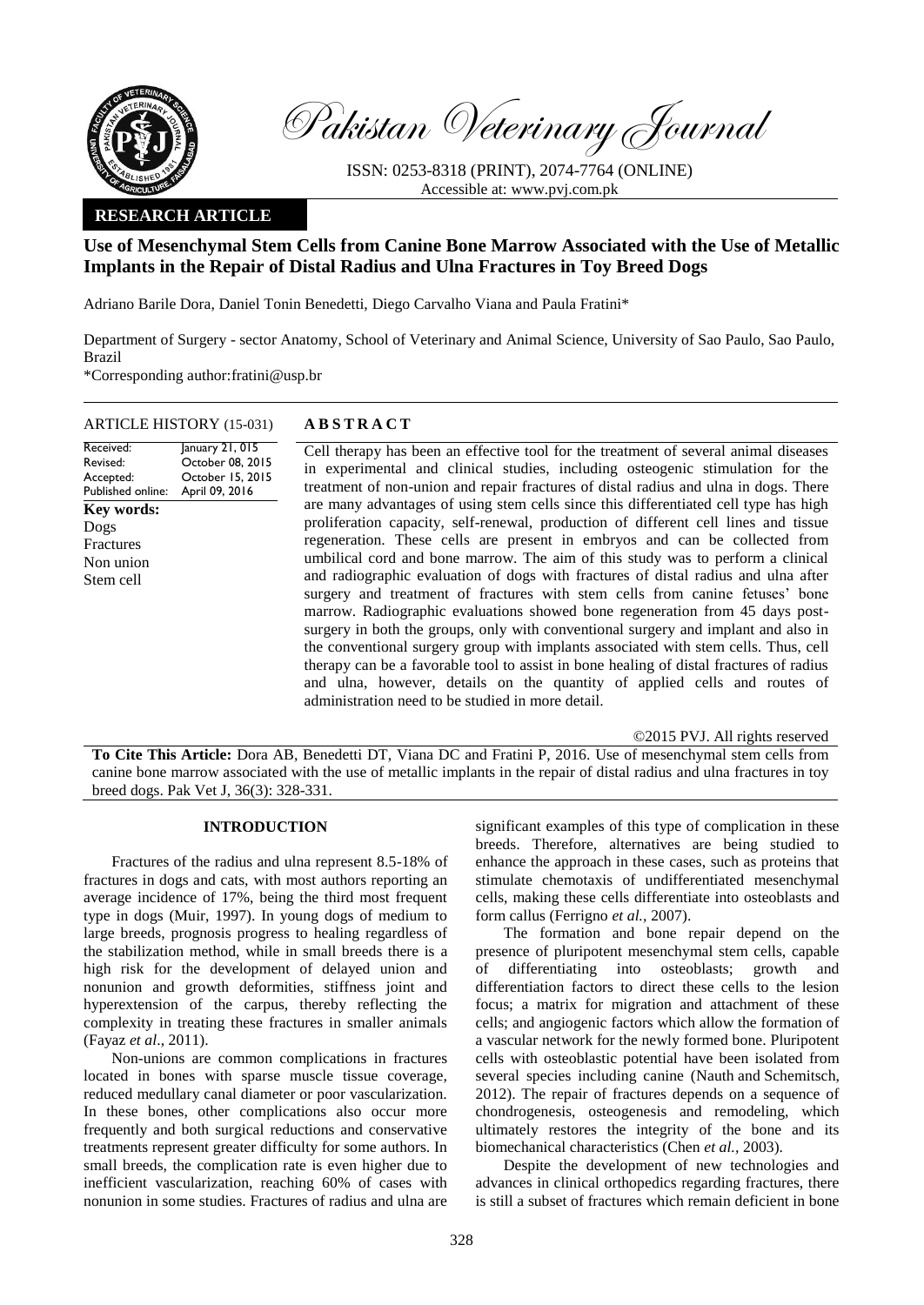repair, culminating with a bone nonunion. Currently, new strategies for the treatment of these fractures includes the application of stem cells due to their regenerative potential (Heino, 2008; Tseng *et al*., 2008; Djouad *et al.,* 2011).

Cell therapy has currently been a useful tool in regenerative medicine with high therapeutic potential due to the capacity for self-renewal and differentiation (Heino and Hentunen, 2008; Djouad *et al.,* 2011). In recent years orthopedics has searched new methods to obtain a more effective bone repair. Therefore, many studies involving biological and molecular devices, aiming to improve bone healing, are being performed (Puleo, 2003; Crovace *et al*., 2008). In order to seek new alternatives for effective repair in nonunion bone fractures, the aim of this study was to evaluate the therapeutic potential of mesenchymal stem cells from canine bone marrow in dogs with fractures of distal radio and ulna.

#### **MATERIALS AND METHODS**

**Cultivation of cells from bone marrow in dogs' fetuses:**  Culture was performed using bone marrow cells of dogs' fetuses from the cell bank of our Stem Cell Lab from the Sector of Anatomy, Faculty of Veterinary Medicine and Animal Science, University of São Paulo (FMVZ/USP). They were thawed and expanded in DMEM (LGCBio), supplemented with 10% fetal bovine serum (LGCBio), 1% streptomycin-penicillin solution and 1% nonessential amino acids, for subsequent application after surgery in the treated animals (described as follows).

These cells were previously characterized, being adherent to plastic, were of fibroblast type, expressed the canine stem cell CD90 and CD44 and it is differentiated into adipocytes, chondrocytes and osteocytes, characteristics of mesenchymal stem cells.

**Selection of animals and preoperative procedures:** We used 10 animals with diaphyseal fractures of radius and ulna (Tables 1 and 2), from private veterinary clinics in Guarulhos, Sao Paulo, Brazil. Selected animals had nonweight bearing lameness, with time of fracture from 1 to 7 days, 1-5 years-old and fracture in the distal third portion.

All conventional preoperative tests (CBC, ALT, AST, BUN, creatinine) indicating normal values and radiography (cranial-caudal and medial-lateral projections) for accurate determination of fracture sites were performed. Owners signed a consent form, where they were informed about all procedures to be adopted and risks associated with surgery and cell application. This study was approved by the Ethics Committee of the University of São Paulo, Faculty of Veterinary Medicine and Animal Science (Animal Bioethics Protocol 2578/2012).

**Animal groups:** For this study, 10 animals were divided into two groups (with five each). Group A: surgical correction with plate and bolt locked. Group B: surgical correction with plate and screw locked + stem cells from canine fetal bone marrow placement into the fracture, with the aid of fluoroscopy unit (arch surgery) every 15 days (starting the first application on the day of surgery and the other 3 every 15 days), with a total of four applications.

**Table 1:** Group A (Control): Animals with fracture of distal radius and ulna that have undergone orthopedic surgery and B, animals with fracture of distal radius and ulna that have undergone orthopedic surgery and application of stem cells

| Animal         | Age (years) | Breed    | Weight (kg) |
|----------------|-------------|----------|-------------|
| ΑI             |             | Mongrel  | 6.5         |
| A <sub>2</sub> |             | Pinscher | 2.1         |
| A <sub>3</sub> |             | Pinscher | 2.9         |
| A <sub>4</sub> | 2           | Pinscher | 3.I         |
| A5             | 2           | Mongrel  | 2.7         |
| ΒI             | 2           | Mongrel  | 9.5         |
| <b>B2</b>      |             | Poodle   | 6.8         |
| B <sub>3</sub> |             | Mongrel  | П           |
| B <sub>4</sub> |             | Pinscher | 2.7         |
| <b>B5</b>      |             | Pinscher | 2.6         |

**Table 2:** Comparative analysis between control and treated groups for the absence of fracture line and functionality of the limb

|                 | Absence of fracture line           | Functionality of the |  |
|-----------------|------------------------------------|----------------------|--|
| Animal          | in the radius through              | limb (Level III; in  |  |
|                 | radiography (in days) <sup>a</sup> | days <sup>b</sup> )  |  |
| ΑI              | 45                                 | 90                   |  |
| A <sub>2</sub>  | 45                                 | 30                   |  |
| A <sub>3</sub>  | 90                                 | 30                   |  |
| A <sub>4</sub>  | 90                                 | 30                   |  |
| A5              | 75                                 | 30                   |  |
| <b>B2</b>       | 45                                 | 30                   |  |
| B <sub>3</sub>  | 90                                 | 60                   |  |
| B <sub>4</sub>  | 75                                 | 60                   |  |
| Group A average | 69                                 | 42                   |  |
| Group B average | 70                                 | 50                   |  |
|                 |                                    |                      |  |

 $aP = 0.2388$ ;  $bP = 0.5237$ ; \*Owners of animals B1 and B5 did not return to continue the treatment.



Fig. 1: Radiographic images of the surgical procedure performed in an animal from Group A (Control). In A and B: Preoperative images; lateral and craniocaudal views, respectively. In C and D: Postoperative after 45 days, without visualization of the fracture line; lateral and craniocaudal views, respectively.

**Surgery and cell transplantation:** For anesthesia, animals received acepromazine (0.05mg/kg; 0.2% Acepran, Vetnil) and morphine (0.5mg/kg; 10mg/ml Dimorf, Cristália). Induction was performed using propofol (3mg/kg; Propovan, Cristália), ketamine (1mg/kg; 10% Ketamine) and maintained with isoflurane (Isoflorano, Biochimico Laboratory). 48 hours prior to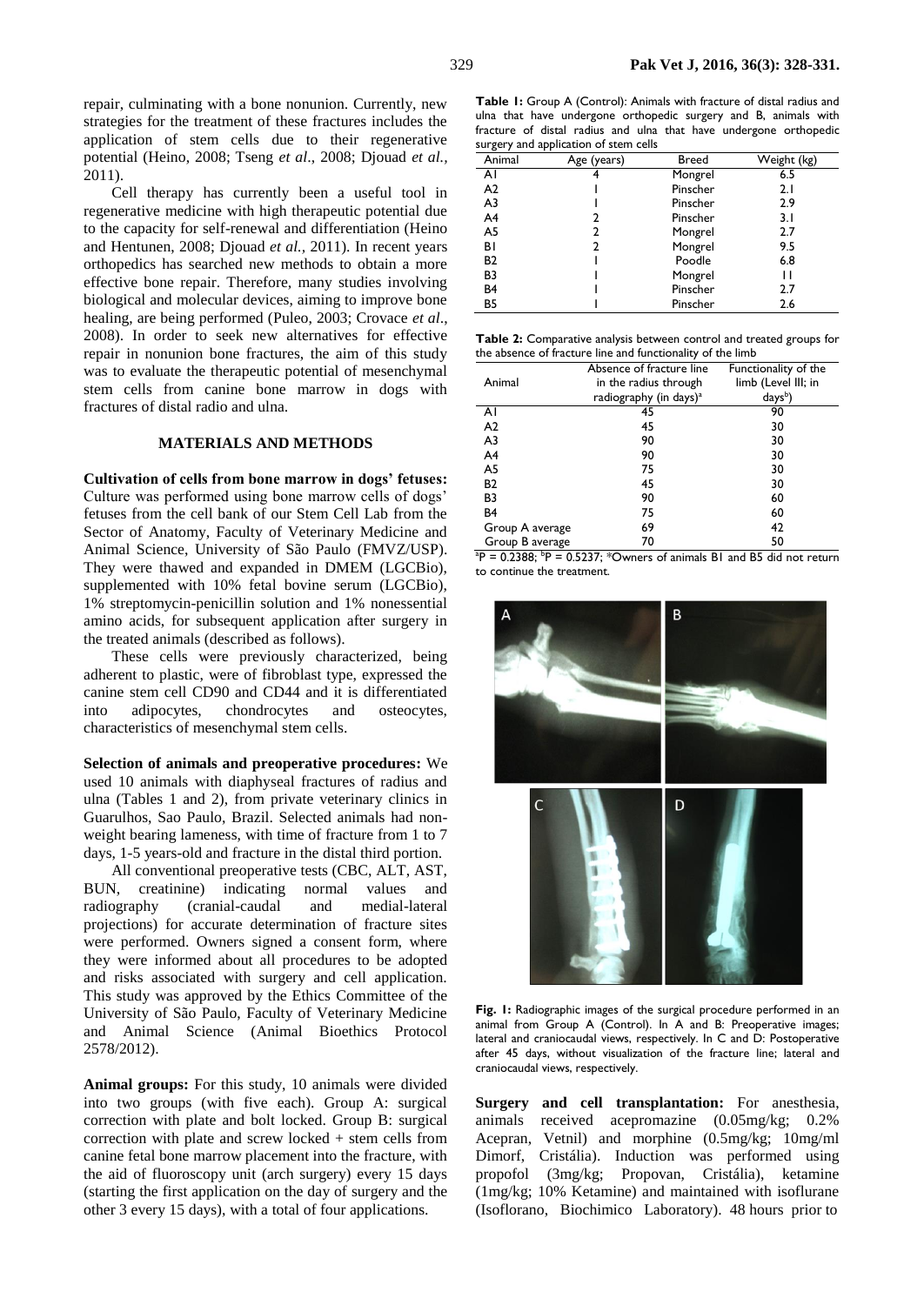

**Fig. 2:** Radiographic images of the surgical procedure performed in an animal treated with stem cells. In A and B: Preoperative images; lateral and craniocaudal views, respectively. In C and D: Postoperative after 45 days, without visualization of the fracture line or bone callus; lateral and craniocaudal views, respectively.

surgery, animals received cephalexin (30mg/kg/BID), tramal (2mg/kg/TID) and ketoprofen (1mg/kg/SID), being immobilized with a Robert Jones bandage. Skin incision in the cranial-medial face of the distal radius and ulna was performed, followed by location, isolation and remoteness of tendons of the muscles: flexor carpi ulnaris, extensor digitorum communis, extensor digitorum longus, extensor digitorum longus and flexor deep digitorum. Then, reduction procedures and alignment of the fracture fragments were performed, after which the plate was minimally framed manually. With a specific "reduction device", the plate was fixed to the distal fragment, and then the proximal fragment. The guide to a 1.5mm drill was placed in the distal portion of the bone and drilled with the aid of a 1.5 mm drill to a 2.0 mm plate (Ind. Engiplan Implants). The hole depth was measured and a 2.0 mm threaded screw was inserted with key until it attached to the plate. After fixing all screws, the "reduction device" was removed. The surgical suture was

performed according to established surgical standards [muscle, subcutaneous tissue and skin by simple interrupted sutures, using monofilament nylon (Bioline Ltd. Surgical Wire)]. At the end of procedures, forelimbs were immobilized with Robert Jones bandage. For the treatment group, the first application of stem cells  $(1x10<sup>6</sup>)$ cells per application) was performed after the surgery in the fracture, into the bone, with the aid of surgical arch. Three more applications of  $1x10<sup>6</sup>$  cells were performed at fracture after surgery every 15 days. On the application day, the animals were radiographed again, clinical examination was performed, gait assessment and blood tests were done. The dogs were evaluated for up to 120 days.

**Statistical analysis:** Unpaired T test between groups A and B (Viana *et al*., 2012), described in Table 2 was performed, where P=0.2388 to bone consolidation and P=0.5237 to the functionality of the member, considered no significant results. Significant P value <0.05.

#### **RESULTS**

After surgical procedures, animals from both groups were observed and clinically evaluated every 15 days for 120 days and radiographic examination, evaluation of the limb functionality and blood tests were conducted to evaluate possible changes related to stem cell therapy. The absence of fracture line was adopted as a standard measure for evaluating the effectiveness of treatment.

Based on the data obtained, no significant differences were observed in the time of bone healing (absence of fracture line) between the control and the treated group, with the consolidation being observed from 45 days of treatment (Fig. 1 and 2). There was also no significant difference in the degree of functionality of the limb between both groups (Table 2). Neither inflammatory reactions in involved and adjacent tissues nor significant change in blood tests was observed in the post injection period.

#### **DISCUSSION**

Several types of radius and ulna fractures are observed routinely in veterinary orthopedics for small animals, these being considered common injuries (Egger, 1993; Della Nina *et al*., 2007; Ferrigno *et al*., 2007; Hayashi *et al*., 2008; Aronsohn and Burk, 2009; Kaya *et al*., 2011; Piórek *et al*., 2012; Sancak *et al*., 2014). However, fractures of the distal radius and ulna, especially in toy breeds, have high rate of non-union, mainly due to low local vascularization (Giglio *et al*., 2007) and cats (McCartney *et al*., 2006).

Our results corroborate those of Zamprogno (2007), who affirm that stem cells from bone marrow are potential tools for cell therapy, through the observation of fracture healing in dogs for up to three months after cell injection, with satisfactory results for stimulation osteogenesis in dogs with a history of non-unions in previous unsuccessful surgeries.

Oliveira *et al.* (2010) using autologous mononuclear stem cells in collagen sponge, performed experimental tibial fractures in dogs and observed 100% consolidation with 45 days of treatment. Brasil (2010) performed